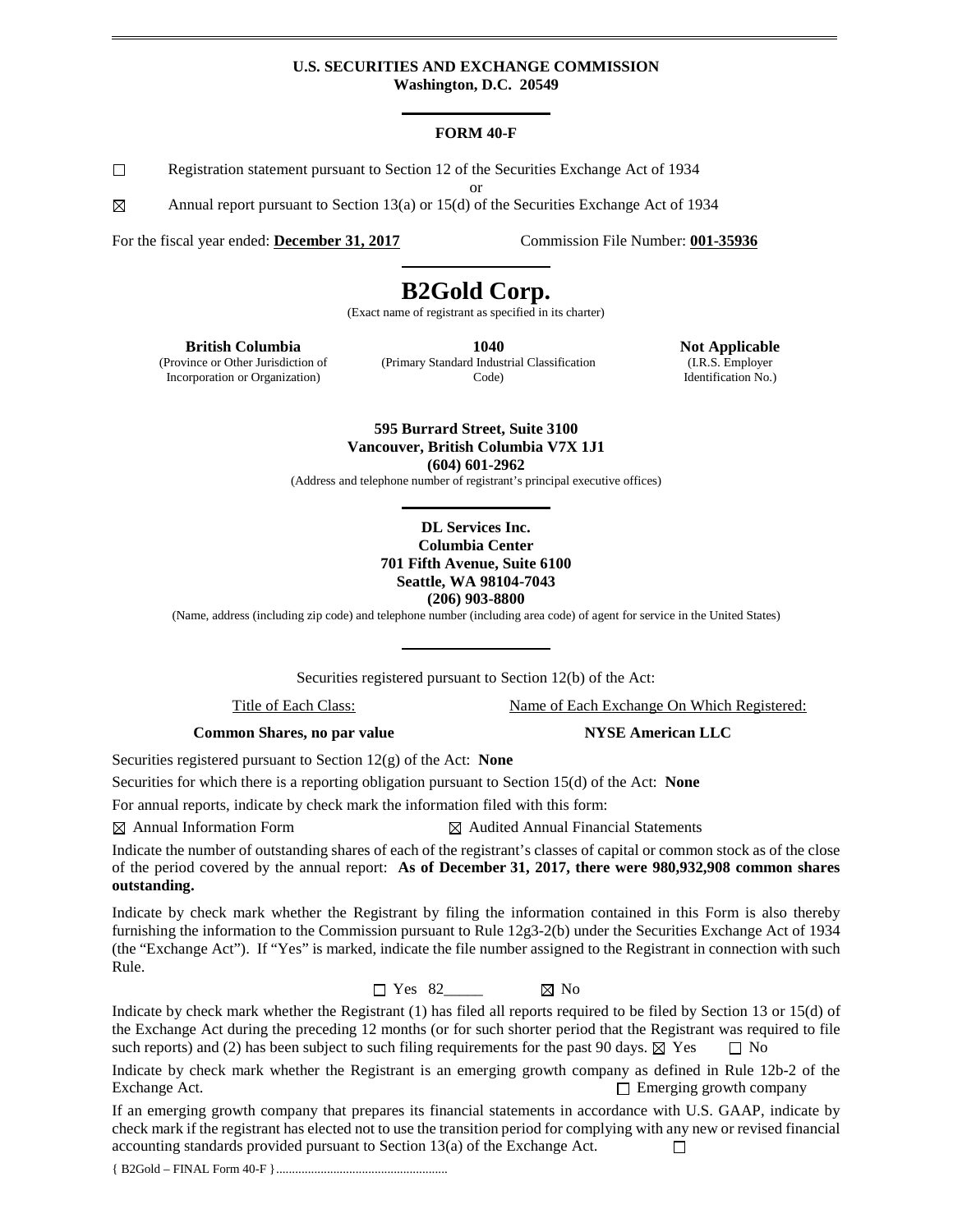#### **EXPLANATORY NOTE**

B2Gold Corp. ("we", "us", "our" or the "Company") is a Canadian corporation that is permitted, under a multijurisdictional disclosure system adopted by the United States, to prepare this Annual Report on Form 40-F ("Annual Report") pursuant to Section 13 of the Securities Exchange Act of 1934, as amended (the "Exchange Act"), in accordance with disclosure requirements in effect in Canada, which are different from those of the United States.

## **FORWARD LOOKING STATEMENTS**

This Annual Report and the Exhibits incorporated by reference herein contain "forward-looking information" and "forward-looking statements" within the meaning of applicable Canadian and U.S. securities laws, respectively, which may include, but are not limited to, statements with respect to possible events, conditions, acquisitions, or results of operations that are based on assumptions about future conditions and courses of action and include future oriented financial information with respect to prospective results of operations, financial position or cash flows that is presented either as a forecast or a projection, and also include, but are not limited to, statements with respect to our future financial and operating performance and estimates of reserves and resources. Often, but not always, forward-looking statements can be identified by the use of words such as "plans", "proposes", "expects", "is expected", "budget", "scheduled", "estimates", "forecasts", "projects", "intends", "targets", "aims", "anticipates", or "believes" or variations (including negative variations) of such words or phrases, or statements that certain actions, events or results "may", "could", "would", "might" or "will" be taken, occur or be achieved.

Forward-looking statements involve known and unknown risks, uncertainties and other factors which may cause our actual results, performance or achievements to be materially different from any future results, performance or achievements expressed or implied by the forward-looking statements. As a result, actual actions, events or results may differ materially from those described in the forward-looking statements, and there may be other factors that cause actions, events or results to differ from those anticipated, estimated or intended including, without limitation, those referred to in our Annual Information Form (incorporated by reference as Exhibit 99.1 to this Annual Report) under the heading "Risk Factors" and elsewhere.

Although forward-looking statements contained in the Exhibits incorporated by reference into this Annual Report are based upon what our management believes are reasonable assumptions, we cannot assure investors that actual results will be consistent with the forward-looking statements. Our forward-looking statements contained in the Exhibits incorporated by reference into this Annual Report are made as of the respective dates set forth in such Exhibits. In preparing this Annual Report, we have not updated such forward-looking statements to reflect any change in circumstances or in management's beliefs, expectations or opinions that may have occurred prior to the date hereof, and we disclaim any obligation to update any forward-looking statement, whether as a result of new information, future events or results or otherwise, except as required by law. There can be no assurance that forward-looking statements will prove to be accurate, as actual results and future events could differ materially from those anticipated. Accordingly, investors should not place undue reliance on forward-looking statements due to the inherent uncertainty therein.

#### **RESOURCE AND RESERVE ESTIMATES**

{ B2Gold – FINAL Form 40-F } Unless otherwise indicated, all resource and reserve estimates included in the documents incorporated by reference into this Annual Report have been prepared in accordance with Canadian National Instrument 43-101 ("NI 43-101") and the Canadian Institute of Mining and Metallurgy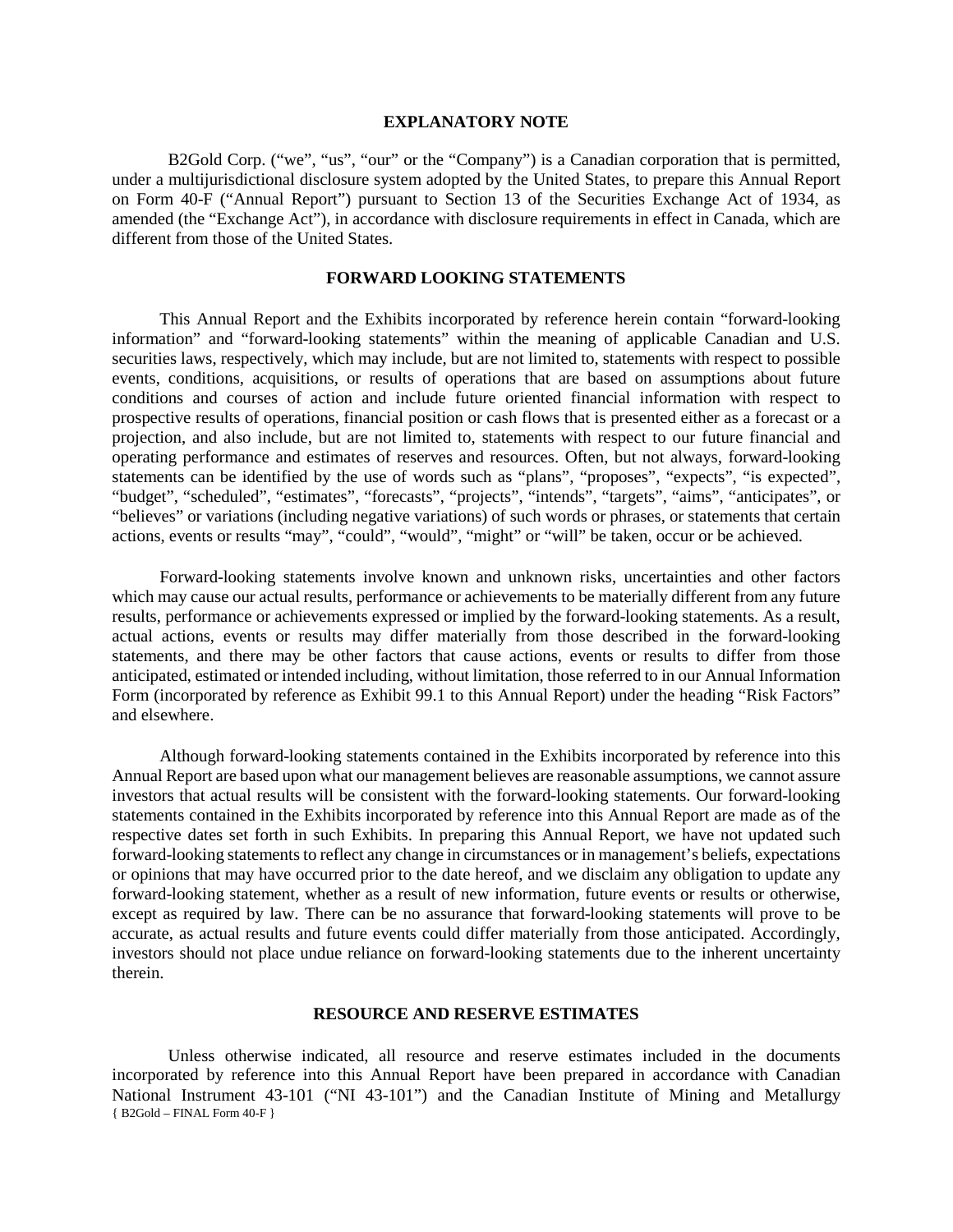Classification System. NI 43-101 is a rule developed by the Canadian securities administrators, which establishes standards for all public disclosure an issuer makes of scientific and technical information concerning mineral projects. Canadian standards, including NI 43-101, differ significantly from the requirements of the United States Securities and Exchange Commission (the "SEC"), and resource information contained in the documents incorporated by reference into this Annual Report may not be comparable to similar information disclosed by U.S. companies. In particular, and without limiting the generality of the foregoing, the term "resource" does not equate to the term "reserves." Under U.S. standards, mineralization may not be classified as a "reserve" unless the determination has been made that the mineralization could be economically and legally produced or extracted at the time the reserve determination is made. The SEC's disclosure standards normally do not permit the inclusion of information concerning "measured mineral resources," "indicated mineral resources" or "inferred mineral resources" or other descriptions of the amount of mineralization in mineral deposits that do not constitute "reserves" by U.S. standards in documents filed with the SEC. U.S. investors should also understand that "inferred mineral resources" have a great amount of uncertainty as to their existence and great uncertainty as to their economic and legal feasibility. It cannot be assumed that all or any part of an "inferred mineral resource" will ever be upgraded to a higher category. Under Canadian rules, estimated "inferred mineral resources" may not form the basis of feasibility or pre-feasibility studies except in rare cases. Investors are cautioned not to assume that all or any part of an "inferred mineral resource" exists or is economically or legally mineable. Further, while NI 43-101 permits companies to disclose economic projections contained in preliminary economic assessments and pre-feasibility studies, which are not based on "reserves", U.S. companies are not normally permitted to disclose economic projections for a mineral property in their SEC filings prior to the establishment of "reserves." Disclosure of "contained ounces" in a resource is permitted disclosure under Canadian regulations; however, the SEC normally only permits issuers to report mineralization that does not constitute "reserves" by SEC standards as in-place tonnage and grade without reference to unit measures. The requirements of NI 43-101 for identification of "reserves" are also not the same as those of the SEC, and reserves reported by the Company in compliance with NI 43-101 may not qualify as "reserves" under SEC standards. In addition, the documents incorporated by reference in this Annual Report may include information regarding adjacent or nearby properties on which we have no right to mine. The SEC does not normally allow U.S. companies to include such information in their filings with the SEC. Accordingly, information concerning mineral deposits set forth herein may not be comparable with information made public by companies that report in accordance with United States standards.

## **DIFFERENCES IN UNITED STATES AND CANADIAN REPORTING PRACTICES**

We prepare our financial statements, which are filed with this report on Form 40-F, in accordance with International Financial Reporting Standards as issued by the International Accounting Standards Board, and are subject to Canadian auditing and auditor independence standards and the standards of the Public Company Accounting Oversight Board (United States). Accordingly, our financial statements may not be comparable to financial statements of the United States companies.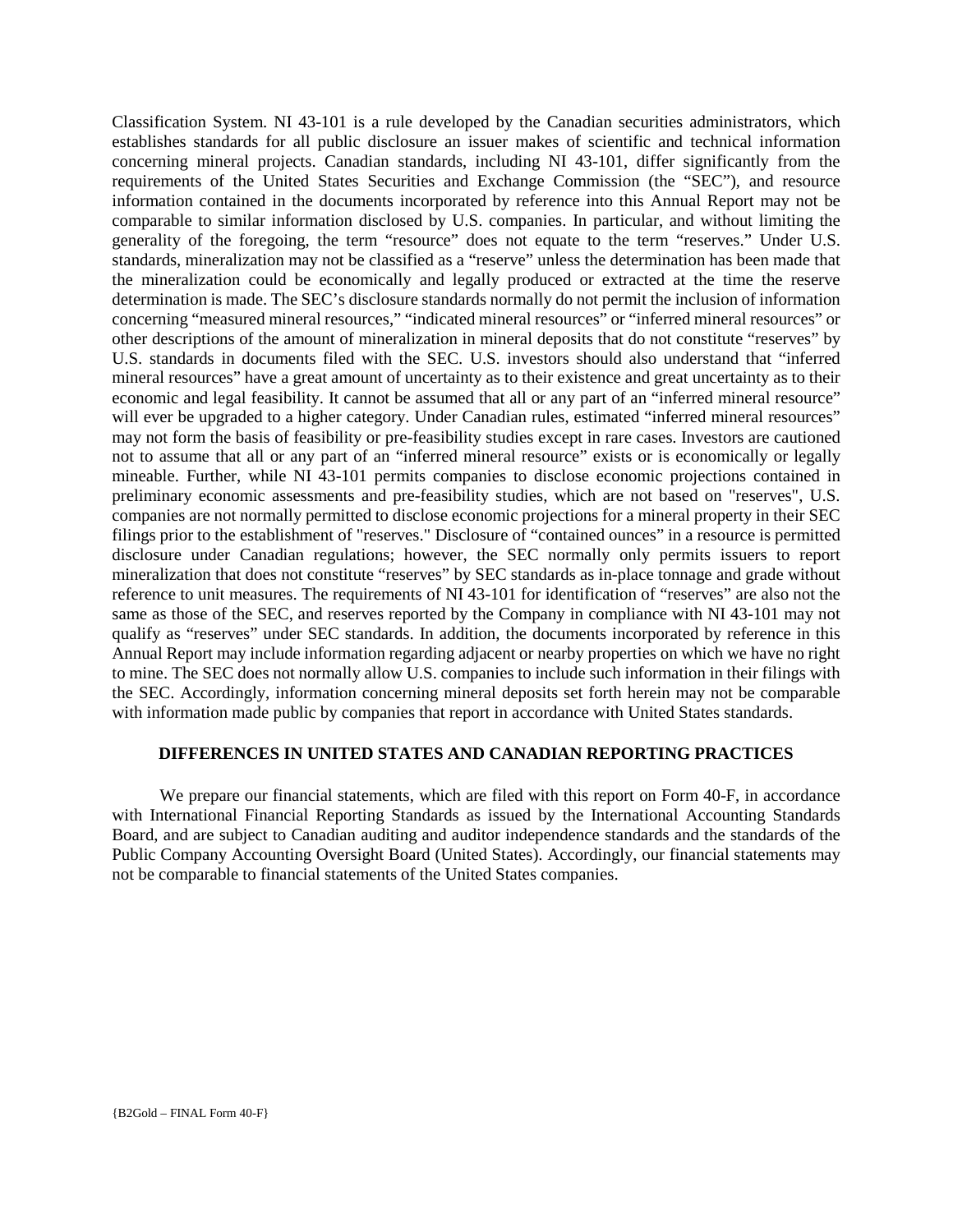#### **NYSE AMERICAN STATEMENT OF CORPORATE GOVERNANCE DIFFERENCES**

As a Canadian corporation listed on the NYSE American LLC (the "NYSE American") and a foreign private issuer under the Exchange Act, we are permitted to follow our home country practice in lieu of certain NYSE American corporate governance standards. In order to claim these exemptions, Section 110 of the NYSE American Company Guide requires us to provide to the NYSE American written certification from independent Canadian counsel that the non-complying practice is not prohibited by Canadian law. In addition, we must disclose the significant differences between our corporate governance practices and those U.S. domestic issuers are required to follow under the NYSE American corporate governance standards. Except as set forth below, we are in compliance with NYSE American corporate governance standards.

Section 123 of the NYSE American Company Guide recommends that the minimum quorum requirement for a meeting of shareholders is 33 1/3 % of the outstanding common shares. In addition, Section 123 requires that an issuer listed on NYSE American state its quorum requirement in its bylaws. We follow Canadian laws with respect to quorum requirements. Our quorum requirement is set forth in our articles, which provide that a quorum for the transaction of business at any meeting of shareholders is two shareholders present in person or represented by proxy who hold at least 5% of the issued common shares entitled to vote at the meeting.

The NYSE American Company Guide requires that the solicitation of proxies and delivery of proxy statements for all shareholder meetings be solicited pursuant to a proxy statement that conforms to the proxy rules of the SEC. We solicit proxies in accordance with the British Columbia Business Corporations Act, applicable Canadian securities laws, including National Instrument 54-101 and National Instrument 51- 102, and the rules and policies of the Toronto Stock Exchange, which may differ in certain respects from the proxy rules of the SEC.

The NYSE American Company Guide generally requires a company's compensation committee to consist solely of independent directors. We may from time to time appoint to our compensation committee one or more directors that are not independent, in compliance with applicable Canadian securities regulations and the rules of the Toronto Stock Exchange.

The NYSE American Company Guide requires a listed company to obtain the approval of its shareholders for certain types of securities issuances, including private placements that may result in the issuance of common shares (or securities convertible into common shares) equal to 20% or more of presently outstanding shares for less than the greater of book or market value of the shares. Under Canadian laws and applicable Toronto Stock Exchange rules, shareholder approval is required for certain transactions including private placements or acquisitions where more than 25% of presently outstanding shares are issued or issuable, where securities issued or issuable to insiders exceed 10% in the context of an acquisition, where the transaction results in a change of control or certain related party transactions. We will seek a waiver from NYSE American's shareholder approval requirements in circumstances where the securities issuance does not trigger such a requirement under the British Columbia Business Corporations Act, applicable Canadian securities regulations or the rules of the Toronto Stock Exchange.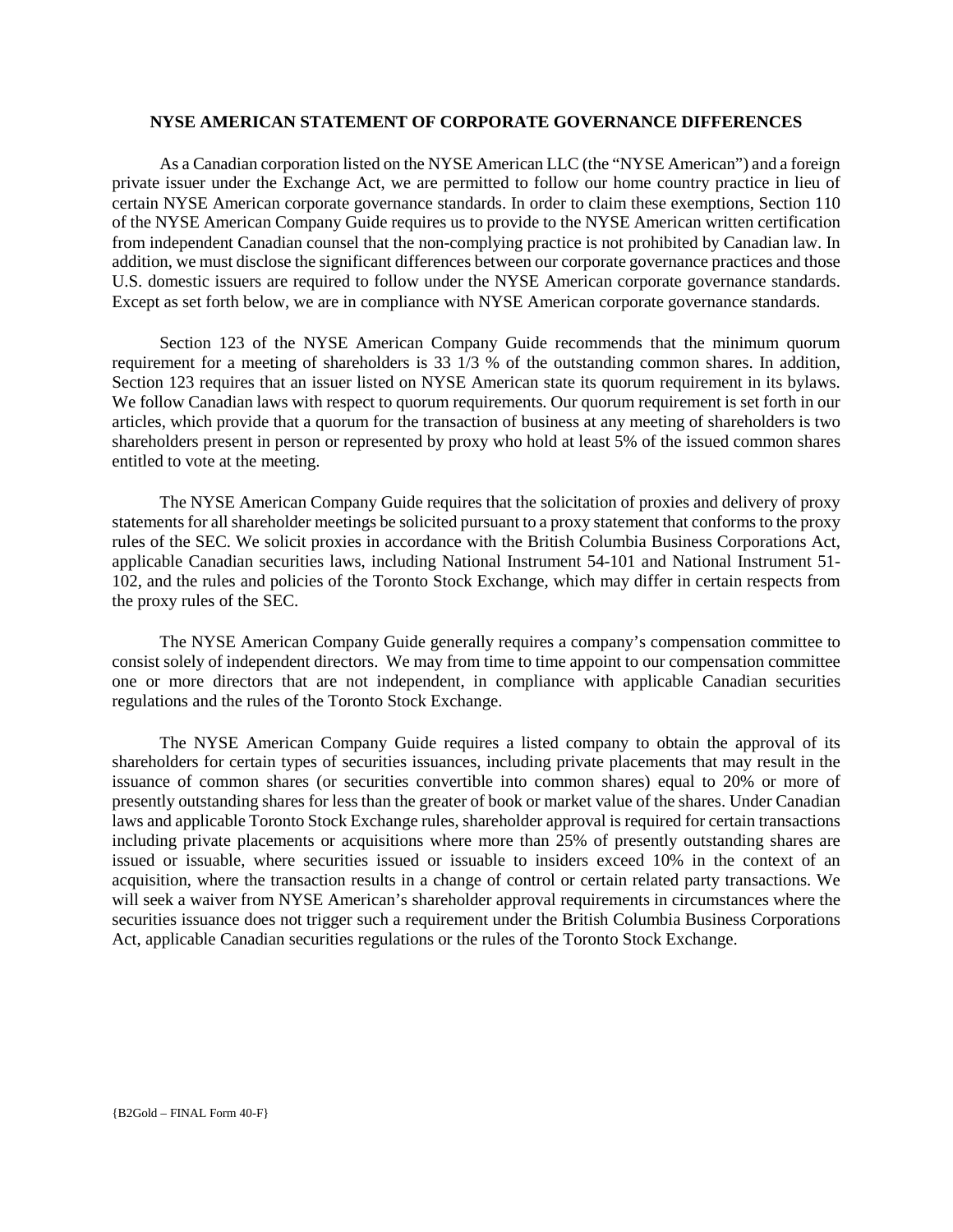#### **DOCUMENTS INCORPORATED BY REFERENCE**

The following documents, or the portions thereof indicated below, that are filed as exhibits to this Annual Report, are incorporated herein by reference.

- Annual Information Form of the Company for the year ended December 31, 2017;
- Management's Discussion and Analysis of the Company for the year ended December 31, 2017; and
- Audited Annual Consolidated Financial Statements for the year ended December 31, 2017 and notes thereto, together with the report of auditors thereon.

## **CONTROLS AND PROCEDURES**

Information regarding our disclosure controls and procedures, internal control over financial reporting and changes in internal control over financial reporting is included in the Management Discussion and Analysis incorporated herein by reference to Exhibit 99.3, under the heading "Disclosure Controls and Internal Control Over Financial Reporting."

Our independent registered public accounting firm, PricewaterhouseCoopers LLP has audited our management's assessment of our internal control over financial reporting. PricewaterhouseCoopers LLP's report is located with our Audited Annual Consolidated Financial Statements, which are incorporated herein by reference to Exhibit 99.2.

## **NOTICES PURSUANT TO REGULATION BTR**

There were no notices required by Rule 104 of Regulation BTR that the Company sent during the year ended December 31, 2017 concerning any equity security subject to a blackout period under Rule 101 of Regulation BTR.

## **CODE OF ETHICS**

We have adopted a code of business conduct and ethics that applies to all of our directors, officers and employees. On March 13, 2018, our board of directors adopted an amended code of business conduct and ethics for purposes of adding an express commitment to a workplace free from discrimination and harrassment, adding guidelines with respect to the use of company-provided email and internet services and making certain other clarifications and administrative changes. A copy of the amended code of business conduct and ethics is filed as Exhibit 99.23 to this Annual Report on Form 40-F and is posted on our website at *http://www.b2gold.com/corporate/governance/.*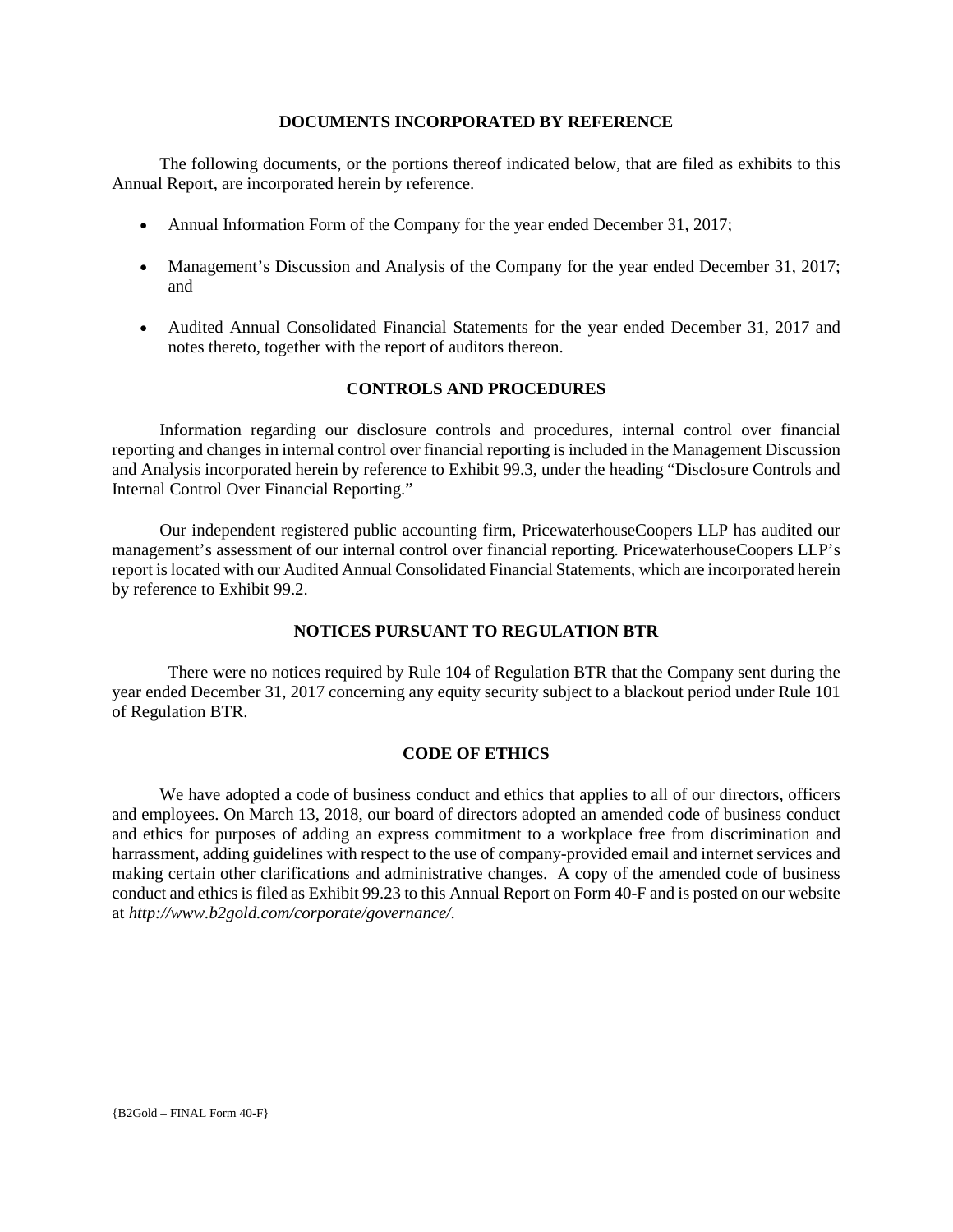## **AUDIT COMMITTEE AND AUDITOR INFORMATION**

We have a separately-designated standing audit committee established in accordance with section 3(a)(58)(A) of the Exchange Act. The following information is included in the "Audit Committee— Composition of the Audit Committee", "Audit Committee—Pre-Approval Policies and Procedures" and "Audit Committee—External Auditor Service Fees" sections of our Annual Information Form, which are incorporated herein by reference to Exhibit 99.1:

- Information regarding our Audit Committee composition, independence, audit committee financial expert and pre-approval policies and procedures; and
- Information regarding fees billed by our principal accountants for each of the last two fiscal years.

## **OFF-BALANCE SHEET ARRANGEMENTS**

The Company has no off-balance sheet arrangements.

## **TABULAR DISCLOSURE OF CONTRACTUAL OBLIGATIONS**

The following table lists as of December 31, 2017 information with respect to our known contractual obligations.

|                                              | Payments due by period (in thousands of dollars) |              |           |               |               |           |
|----------------------------------------------|--------------------------------------------------|--------------|-----------|---------------|---------------|-----------|
|                                              |                                                  |              | Less than |               |               | More than |
| <b>Contractual Obligations</b>               |                                                  | <b>Total</b> | 1 year    | $1 - 3$ years | $3 - 5$ years | 5 years   |
| Convertible<br>Senior<br><b>Notes</b>        | Subordinated                                     | 267,159      | 267,159   |               |               |           |
| <b>Revolving Corporate Credit Facility</b>   |                                                  | 415,962      | 22,836    | 34,234        | 358,892       |           |
| Equipment<br>Obligations                     | Loans/Finance                                    | 92,458       | 28,696    | 40,150        | 23,612        |           |
| <b>Operating Lease Obligations</b>           |                                                  | 8,296        | 3,865     | 2,894         | 1,467         | 70        |
| <b>Purchase Obligations</b>                  |                                                  | 10,513       | 10,513    |               |               |           |
| Derivative instruments at fair value         |                                                  | 4,952        | 4,952     | -             |               |           |
| Mine<br>provisions<br>$(undiscounted)^{(1)}$ | restoration                                      | 101,768      | 1,819     |               | 19,380        | 80,569    |
| Employee<br>obligation                       | benefits                                         | 15,772       | 1,087     | 2,863         | 4,683         | 7,139     |
| Other long-term liabilities                  |                                                  | 4,331        | 2,516     | 1,121         |               | 694       |
| <b>Total</b>                                 |                                                  | 921,211      | 343,443   | 81,262        | 408,034       | 88,472    |

(1) We accrue mine restoration provisions over the life of our mining operations and amounts shown are estimated expenditures in the indicated years at their undiscounted values.

We are currently party to certain prepaid sales (in the form of metal sales forward contracts), gold forward and fuel forward contracts and interest rate swap contracts which are described in notes 13 and 14 to the audited annual consolidated financial statements included as Exhibit 99.2.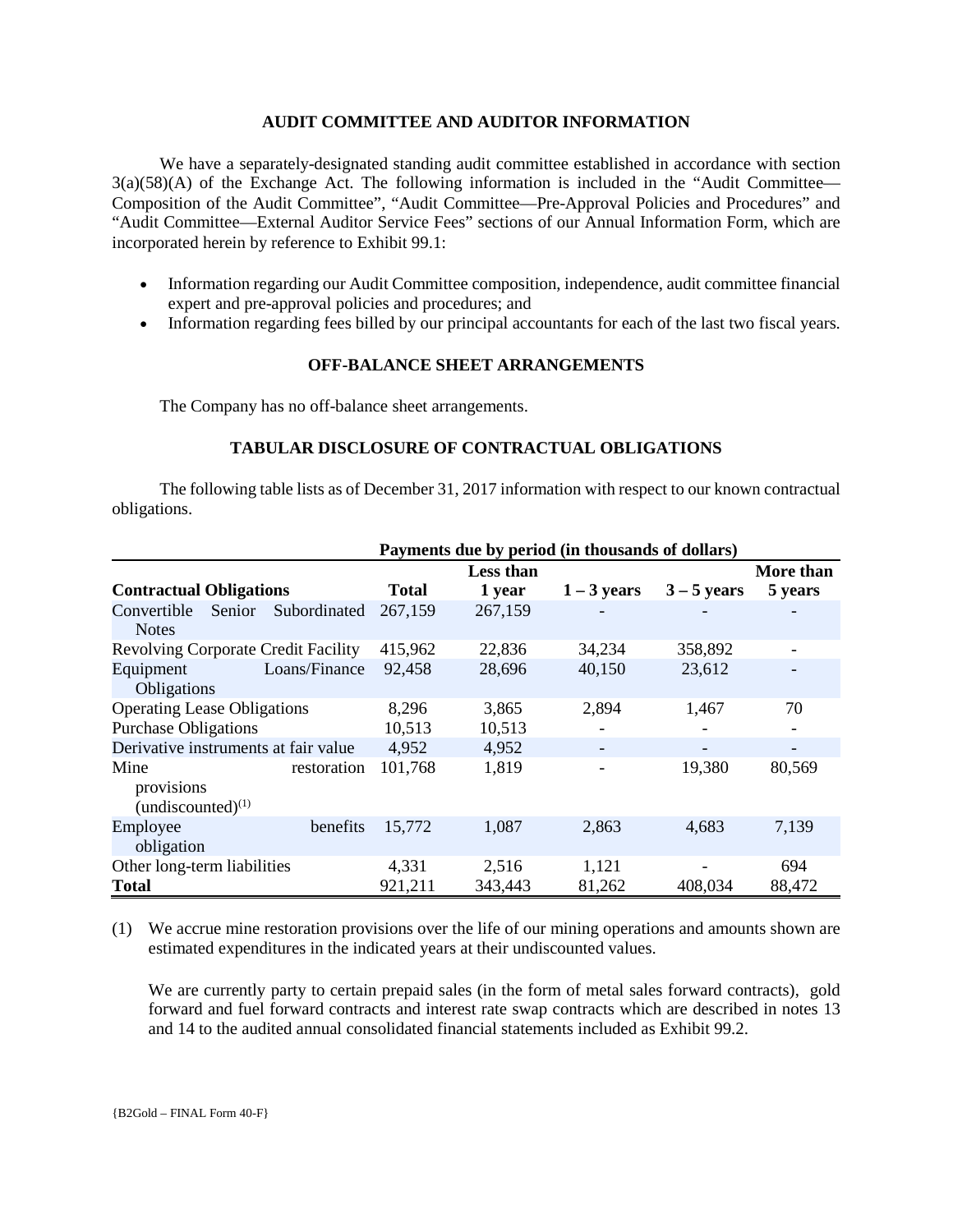## **MINE SAFETY DISCLOSURE**

We do not operate any mine in the United States and have no mine safety incidents to report for the year ended December 31, 2017.

## **UNDERTAKINGS**

We undertake to make available, in person or by telephone, representatives to respond to inquiries made by the SEC staff, and to furnish promptly, when requested to do so by the SEC staff, information relating to the securities registered pursuant to Form 40-F; the securities in relation to which the obligation to file an annual report on Form 40-F arises; or transactions in said securities.

## **CONSENT TO SERVICE OF PROCESS**

We have previously filed with the SEC a written consent to service of process and power of attorney on Form F-X. Any change to the name or address of our agent for service shall be communicated promptly to the SEC by amendment to the Form F-X referencing our file number.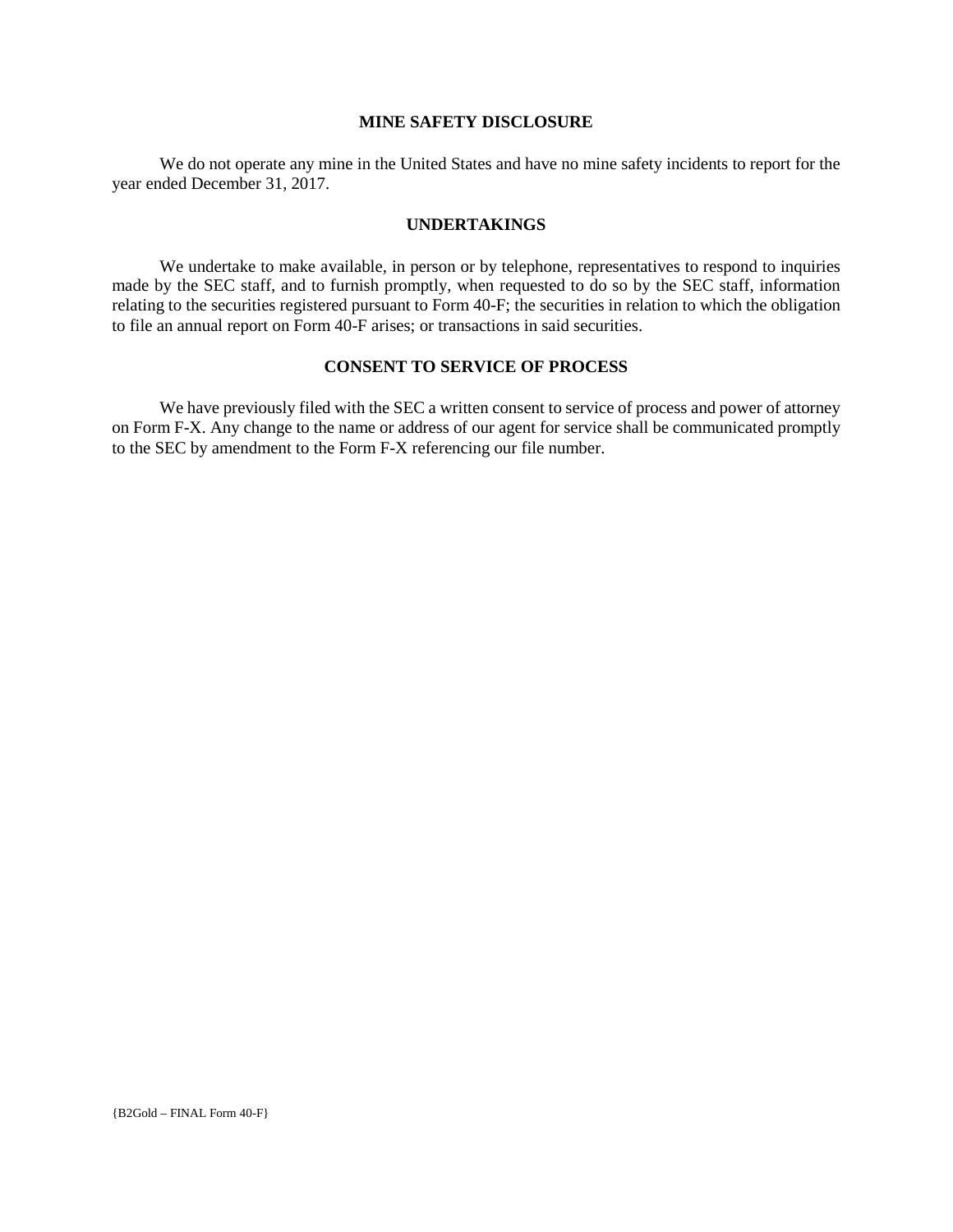## **SIGNATURES**

Pursuant to the requirements of the Exchange Act, the Company certifies that it meets all of the requirements for filing on Form 40-F and has duly caused this Annual Report to be signed on its behalf by the undersigned, thereunto duly authorized.

## **B2GOLD CORP.**

*/s/ Clive Johnson*

Name: Clive Johnson Title: President & Chief Executive Officer

Date: March 23, 2018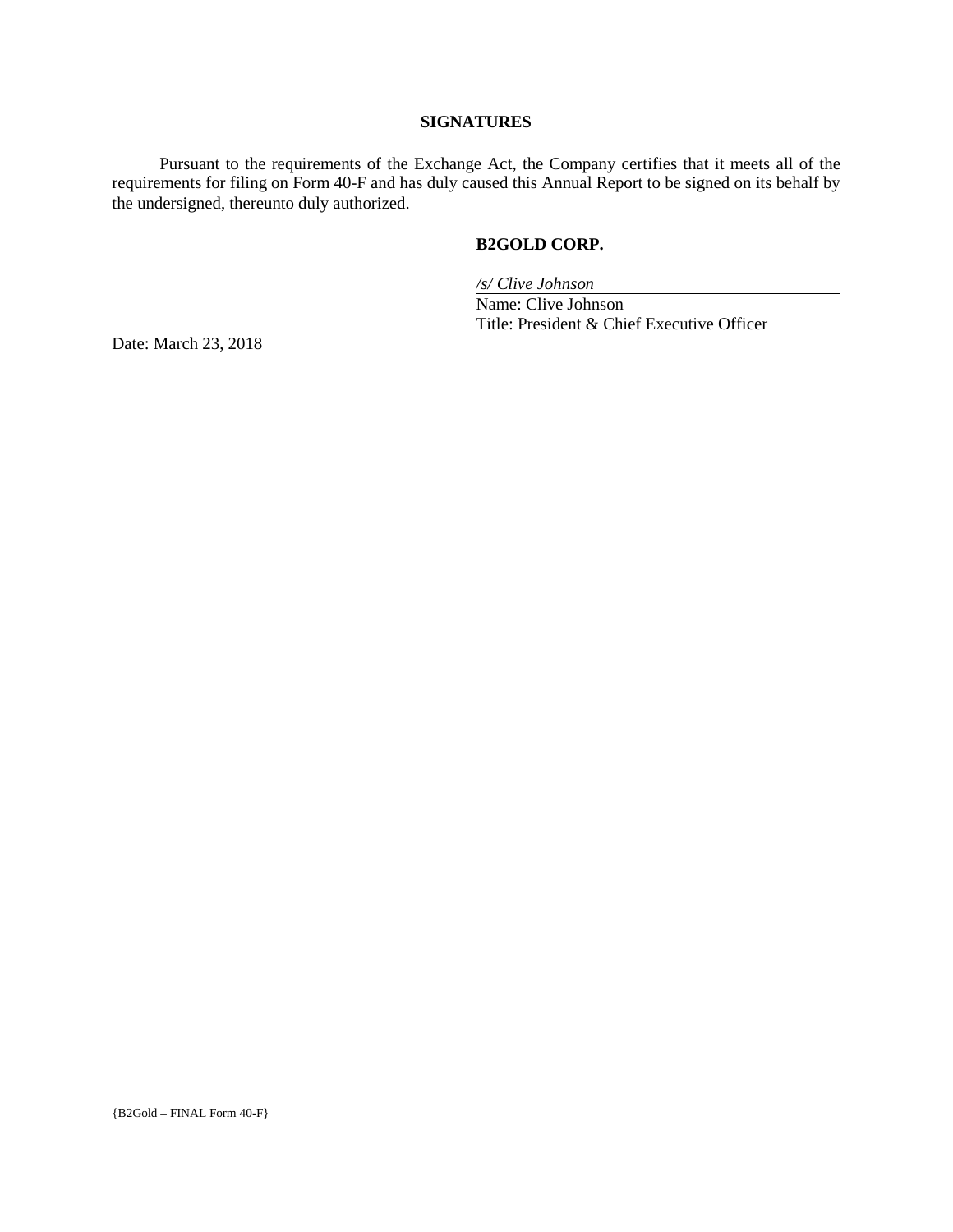## **EXHIBIT INDEX**

The following documents are being filed with the SEC as exhibits to this Annual Report on Form 40-F.

| <b>Exhibit</b> | <b>Description</b>                                                                                                                                                    |
|----------------|-----------------------------------------------------------------------------------------------------------------------------------------------------------------------|
| 99.1           | Annual Information Form of the Company for the year ended December 31, 2017                                                                                           |
| 99.2           | Audited Annual Consolidated Financial Statements for the year ended December 31, 2017 and<br>notes thereto, together with the report of auditors thereon              |
| 99.3           | Management's Discussion and Analysis of the Company for the year ended December 31,<br>2017                                                                           |
| 99.4           | Certifications by the Chief Executive Officer pursuant to Rule 13a-14(a) of the Exchange Act,<br>as adopted pursuant to Section 302 of the Sarbanes-Oxley Act of 2002 |
| 99.5           | Certifications by the Chief Financial Officer pursuant to Rule 13a-14(a) of the Exchange Act,<br>as adopted pursuant to Section 302 of the Sarbanes-Oxley Act of 2002 |
| 99.6           | Certifications by the Chief Executive Officer pursuant to 18 U.S.C. Section 1350, as adopted<br>pursuant to Section 906 of the Sarbanes-Oxley Act of 2002             |
| 99.7           | Certifications by the Chief Financial Officer pursuant to 18 U.S.C. Section 1350, as adopted<br>pursuant to Section 906 of the Sarbanes-Oxley Act of 2002             |
| 99.8           | <b>Consent of PricewaterhouseCoopers LLP</b>                                                                                                                          |
| 99.9           | <b>Consent of Sandra Hunter</b>                                                                                                                                       |
| 99.10          | <b>Consent of Ken Jones</b>                                                                                                                                           |
| 99.11          | Consent of David J.T. Morgan                                                                                                                                          |
| 99.12          | <b>Consent of Brian Scott</b>                                                                                                                                         |
| 99.13          | <b>Consent of Hermanus Kriel</b>                                                                                                                                      |
| 99.14          | Consent of William Lytle                                                                                                                                              |
| 99.15          | <b>Consent of Thomas Garagan</b>                                                                                                                                      |
| 99.16          | <b>Consent of Glenn Bezuidenhout</b>                                                                                                                                  |
| 99.17          | Consent of Guy Wiid                                                                                                                                                   |
| 99.18          | <b>Consent of Peter Montano</b>                                                                                                                                       |
| 99.19          | <b>Consent of Kevin Pemberton</b>                                                                                                                                     |
| 99.20          | Consent of Vaughan Chamberlain                                                                                                                                        |
| 99.21          | <b>Consent of Ben Parsons</b>                                                                                                                                         |
| 99.22          | Consent of John Rajala                                                                                                                                                |
| 99.23          | Code of Business Conduct and Ethics                                                                                                                                   |
|                |                                                                                                                                                                       |

{B2Gold – FINAL Form 40-F}